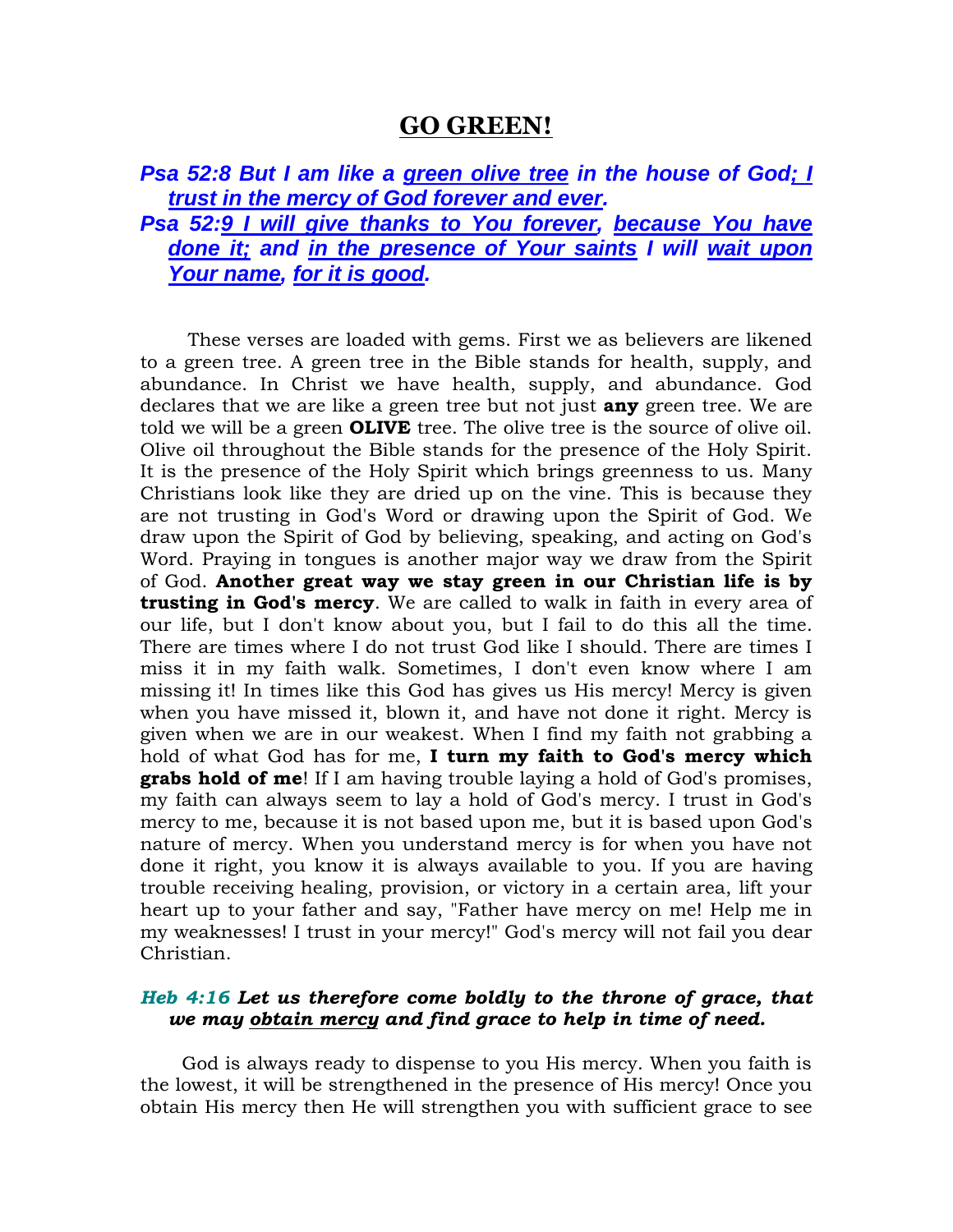you through to victory. Start with receiving His mercy and He will provide you with His grace! We are to trust in His mercy forever and forever. His mercy endureth forever! Praise God! God's mercy will never let you down!

 Next we see what else will keep us green. It is learning to be thankful always. We are to give thanks to God forever! We can thank God forever because God's mercy is forever! Hallelujah! Another thing that helps us be thankful is the fact that whatever you need done in your life, God **HAS ALREADY DONE IT**! Our text before us says **"I will give thanks to You forever, because you have done it!"** Thanksgiving is all that is left when someone has already done something for you. Many beg God to do this and do that for them. However, God the Father and Jesus are seated in Heaven! They have finished their work. God has planned redemption and the Son of God has accomplished it. The Holy Spirit is at work today revealing the plan to us. Ask the Holy Spirit of God to reveal to your heart and mind what has already been done and provided for you. Ask for a spirit of wisdom and revelation to be given to you to see what God has DONE for you! Then you can truly praise and thank God which is the highest release of faith there is!

 The next thing that will keep you a green Christian is staying in the presence and fellowship of other believers. We are green olive trees in **THE HOUSE OF GOD**. Our text tells us that we should be in the presence of His saints. If you are low right now on oil call a good brother or sister in the Lord and share with them what is going on in your life. Do not just receive from them but minister to them as well. God has provided other Christians for you which are able to deposit oil into us when we get low! One of Satan's tactics in these last days is to separate believers from one another. That is why in the Book of Hebrews we see the admonition to not forsake the assembling of one another. [**Hebrews 10:25**] As Christians we need to be at church with other believers. This is the place where we receive the anointed Word from God and get a fresh supply of oil to keep us green. If you have slipped out of going to church, slip back in my friend! The oil is flowing! Come and get some!

 Next, we are to wait upon God. We need to take time out of our crazy busy lives and just quiet ourselves down and be silent before God and wait upon Him. Instead of ordering Him around try waiting on Him! Find out what is on His heart and on His agenda for you! If we will but spend time in His presence we cannot fail to receive the oil to stay green!

 Lastly, you must always keep in mind **NO MATTER** what you see, feel, experience, or hear- that God **IS GOOD**! **He is good all the time**! Never let that slip. If something is bad in your life, it is not from God. God may have allowed something to come into your life but He has provided a way of victory for you in each situation you face. He will never allow you to face something you are not able to face victoriously with His mercy and grace! [**1 Cor. 10:13**] God is a good God and He has only good things planned for you! He wants you to stay green no matter what is happening on Wall Street or what is coming against you on the street!